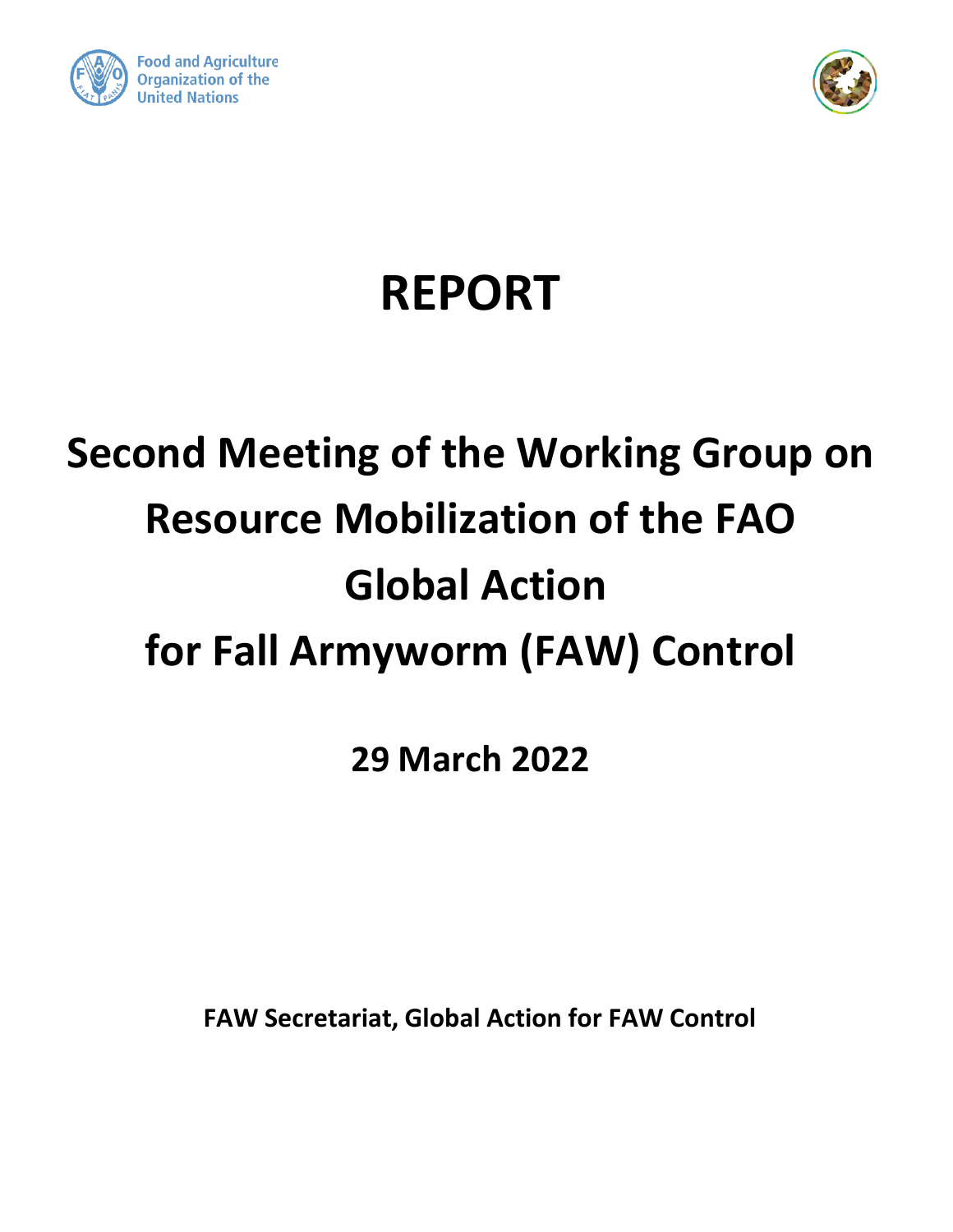## **Contents**

| 1.                                      | <b>Opening of the Meeting</b>                                                                 | 3 |
|-----------------------------------------|-----------------------------------------------------------------------------------------------|---|
| 2.                                      | <b>Adoption of the Agenda</b>                                                                 | 4 |
| 3.                                      | Presentation on Resource Mobilization and report on implementation of WGRM<br>recommendations | 4 |
| 4.                                      | <b>Update on Global Action for Fall Armyworm Control</b>                                      | 5 |
| 5.                                      | Discussion (possibility of extension of the GA to 2023)                                       | 6 |
| 6.                                      | <b>Wrap-up and Way Forward</b>                                                                | 7 |
| <b>Appendix 1: Meeting Agenda</b>       |                                                                                               |   |
| <b>Appendix 2: List of participants</b> |                                                                                               |   |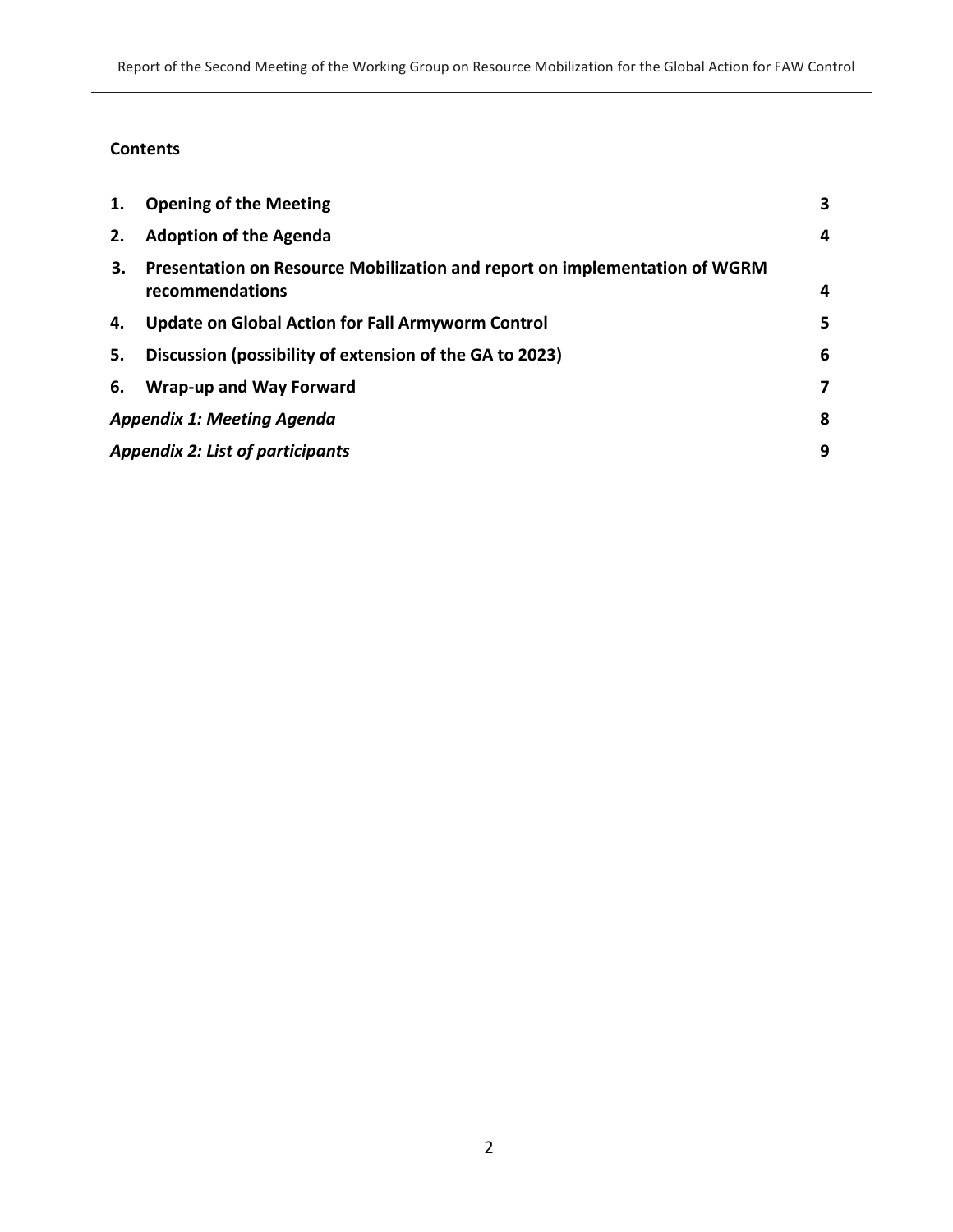#### <span id="page-2-0"></span>**1. Opening of the Meeting**

- *[1]* The Executive Secretary of the Fall Armyworm (FAW) Secretariat and Director of the Plant Production and Protection Division (NSP) **Mr Jingyuan Xia**, moderator of the meeting, noted that the four major objectives of the meeting were: (i) to review progress on resource mobilization of the Global Action (GA) for Fall Armyworm Control; (ii) receive updates on actions concerning recommendations from the previous meeting of the Working Group on Resource Mobilization (WGRM), held in March 2021; (iii) review the progress and outputs of the GA implementation; and finally (iv) to discuss the potential to extend the timeline and expand the scope of the GA beyond 2022. The latter is particularly important as a consequence of the time lost in implementing the GA due to the COVID-19 pandemic. Mr Xia observed that it is clear that FAW is predictable and controllable. It is important to allow more time through the GA to scale up Integrated Pest Management (IPM) technologies in order to reduce losses due to FAW and improve food security. Additionally, the One Health approach will be an important pillar for future work, including broader plant health and transboundary pest issues.
- *[2]* **Deputy Director-General Beth Bechdol**, Chairperson of the WGRM, welcomed the 10 members of the Working Group (WG) and 11 observers. She expressed appreciation for their commitment and emphasized the importance of continued work against FAW currently reported in 78 countries, up from the six African countries initially reported in 2016. FAW's negative impacts include yield losses worth an estimated USD 9.4 billion per year in Africa alone and thus, FAW poses enormous threats to food security, household incomes and the well-being of over 600 million vulnerable people. She underscored that its spread is also driving intensified pesticide use, with the associated threats to human and environmental security.
- *[3]* In response, through the GA, work is being coordinated across Africa, the Near East and Asia, in eight demonstration countries, as well as 54 pilot countries, resulting in positive outcomes – with the effective coordination mechanism for GA, in itself, representing a significant achievement.
- *[4]* A number of IPM tactics have been tested with good results in some demonstration countries. In the People's Republic of China, biopesticides, biological control and the use of sex pheromones for mating disruption demonstrated field control efficacies ranging from 50 to 90 percent. In Egypt, field trials with intercropping maize with other cultures, such as soybeans or cowpea showed that FAW incidences could be reduced by up to 16 percent, and the yield losses decreased by up to 30 percent.
- *[5]* In another example, Burkina Faso reported that yield losses due to FAW dropped from 5 percent in 2020 to 3 percent in 2021; and in Nepal, from 17 percent to under 10 percent. Still, DDG Bechdol reiterated that multiple challenges remain: FAW continues to spread to new locations, exposing more farmers; COVID-19 hinders large-scale gatherings and leaves gaps in the dissemination of IPM technologies; and the level of IPM adoption and yield-loss reduction is uneven among countries.
- *[6]* DDG Bechdol emphasized that at the 6th Technical Committee Meeting, held on 15 March 2022, members supported extending the GA beyond 2022 to allow time for activities including mainstreaming of validated IPM tactics. Technical Committee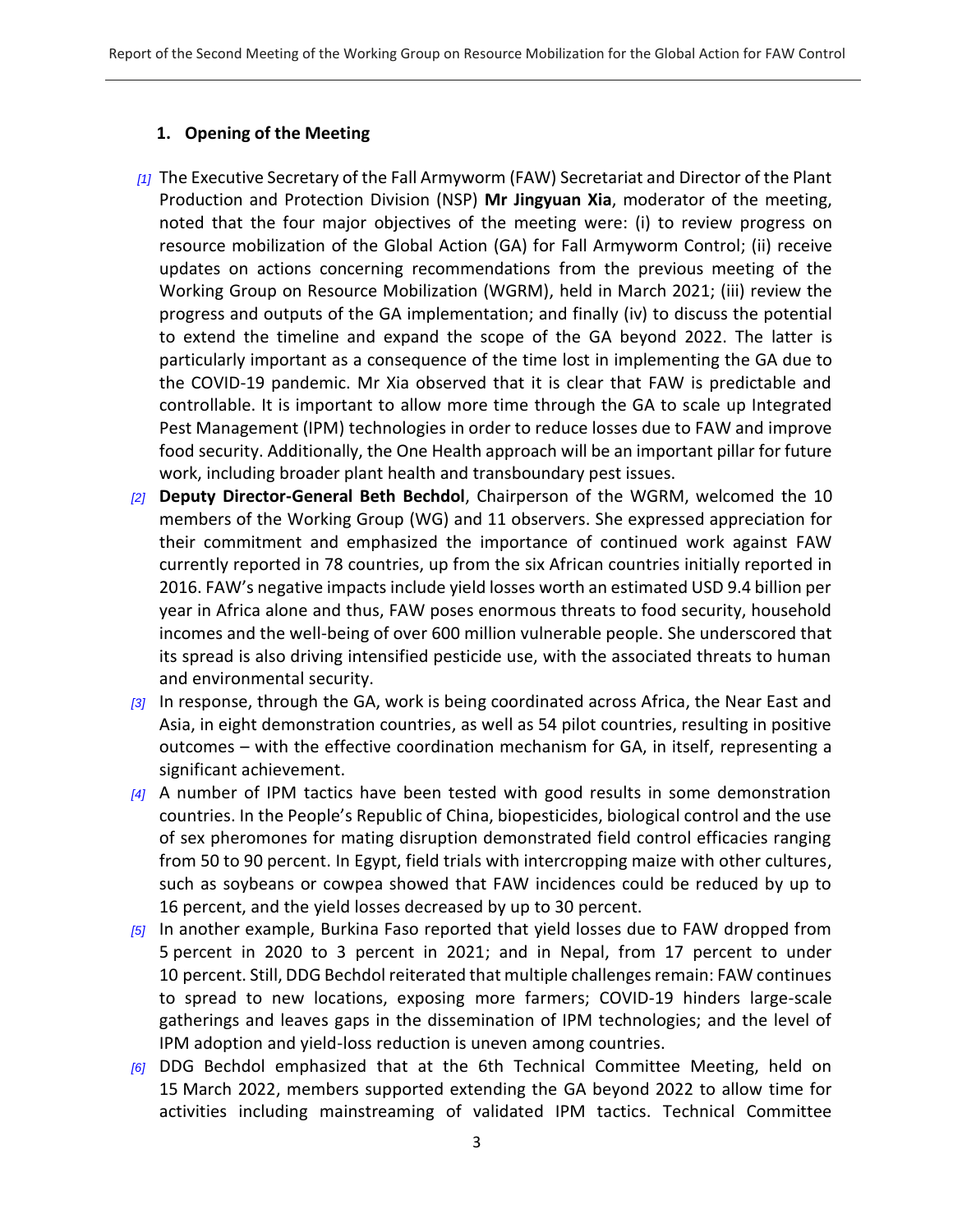members also supported the idea of using the time extension to expand the scope of the GA to tackle broader invasive plant pests. All this would be done through the One Health approach.

*[7]* Input and guidance from this WG would be welcomed concerning mobilization of adequate resources to extend the timeline and expand the scope of the GA beyond 2022.

#### <span id="page-3-0"></span>**2. Adoption of the Agenda**

<span id="page-3-1"></span>*[8]* Mr Xia presented the Agenda that was adopted.

### **3. Presentation on Resource Mobilization and report on implementation of WGRM recommendations**

- *[9]* **Mr Alexander Jones**, Director of the Resource Mobilization and Private Sector Partnerships Division (PSR) and Vice-Chairperson of the WGRM, outlined the status of FAW resource mobilization in the context of the recommendations from the WGRM meeting held in March 2021, including milestones achieved as of the first quarter of 2022. He noted that the GA has mobilized USD 17.03 million in funding for global work and demonstration countries, from donors including the European Union, Belgium, Ireland, Japan and other multilateral donors. He said that one year ago, the WGRM had set recommendations grouped under three themes, firstly that **FAW should not be seen as a problem in isolation** and must be approached as part of a wider body of concerns, including crop loss, food and livelihood insecurity, as well as the need for green job creation. Secondly, **resources must be mobilized around proven solutions**, rather than focusing on problems. Some solutions may be found through collaborations and strategic partnerships when resource-mobilization efforts are coordinated across partners. Thirdly, **liaising closely with government partners was of great importance**, with a view of encouraging the identification of FAW issues (and yield loss in general) as government priorities for funding and for escalating to multilateral development banks. In other works, governments must be the driving force behind such actions.
- *[10]* Mr Jones reviewed the plan of action developed in March 2021 that included continuous identification of wider programmes, within FAO and among donors and partners, and then linking with larger programmes. It also included identifying potential private sector partners, building support and developing relations with partners at regional and national levels, and preparations for stock-taking and donor intelligence at global, regional and national levels, especially in the eight demonstration countries. A 15-page donor analysis and research document was developed, and an extensive [Resource Mobilization Guide](https://www.fao.org/3/cb8910en/cb8910en.pdf) was produced including practical advice, tools, case studies and resources offering guidance on how to approach existing and potential resource partners.
- *[11]* Work for 2022 includes ongoing **identification of broader programmes** in which the FAW work can be embedded; **brainstorming and development of Concept Notes** with broader lens; further expansion of **capacity development actions around resource mobilization**, including specific capacity development activities tailored for both regional and technical demand.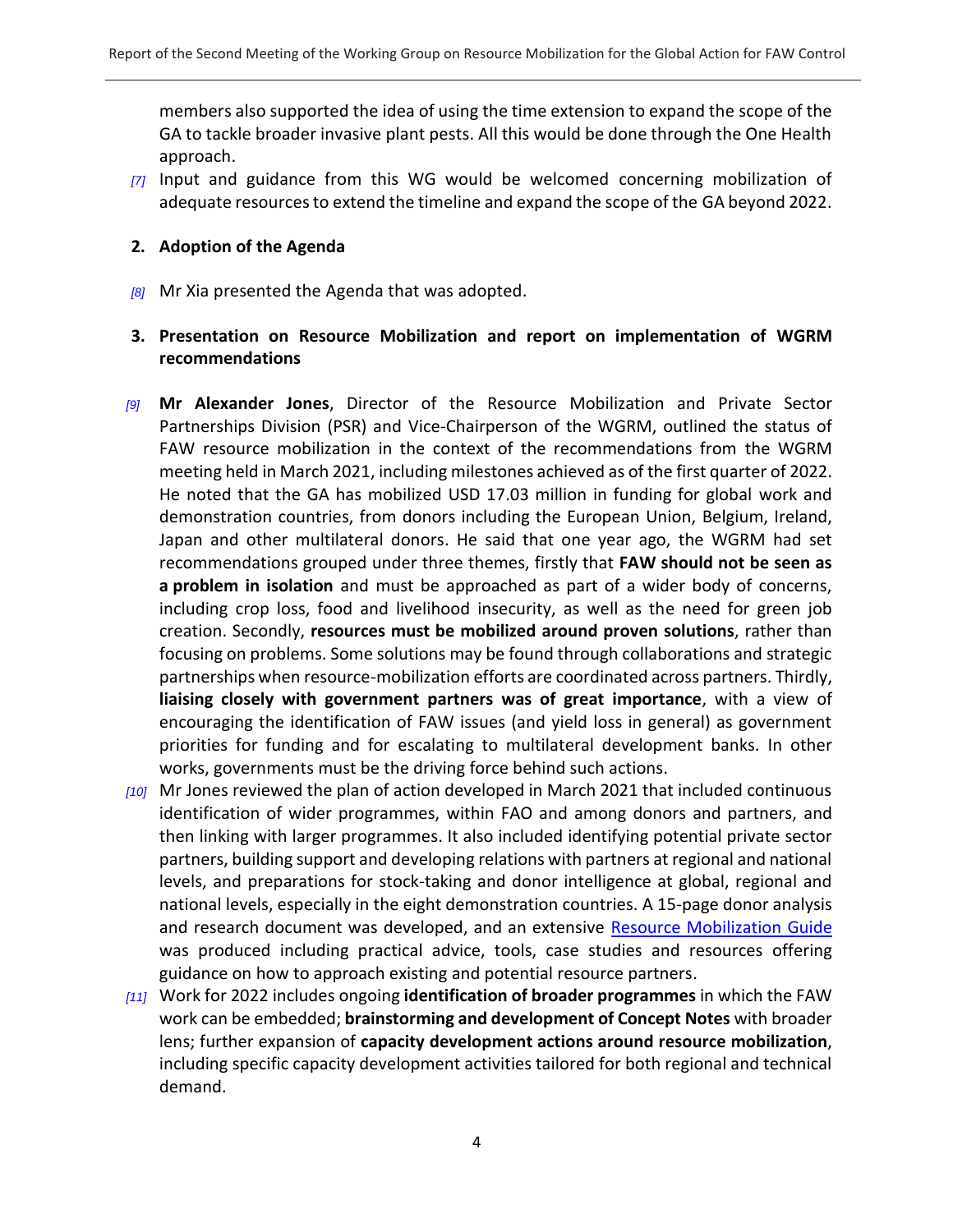#### <span id="page-4-0"></span>**4. Update on Global Action for Fall Armyworm Control**

- *[12]* **Mr Buyung Hadi**, Coordinator of the Global Action for Fall Armyworm Control Secretariat, provided an update on the GA, describing how the pest is continuing to move across the Asia Pacific region and in Africa, and appropriate actions that are being taken. Solutions being developed include monitoring and early warning tools, particularly through the Fall Armyworm Monitoring and Early Warning System (FAMEWS) app, downloaded more than 5 000 times. Some 64 countries are using the app with total records of over 63 000 FAW scouting and traps data, visualized on both FAW and Hand-in-Hand (HiH) platforms in real time. FAMEWS datasets are applied by the International Centre of Insect Physiology and Ecology (*icipe*) to validate a model to predict spatio-temporal FAW density using climatic variables and availability of host plants. China as a demonstration country is showing success with its FAW monitoring and early warning system, based on sentinel light trapping and other data sources. It involves 27 provinces and is incorporating FAW population monitoring, forecasts and management with weekly risk predictions that are actionable at field level.
- *[13]* IPM capacity development is ongoing through trainings, including global webinars attracting 2 657 participants; geo-zone training webinars attracting 271 participants across eight geo-zones; and 140 021 individuals, including farmers trained during events held with national governments. Progress is also apparent in success with application and validation of IPM technologies: for example, in Egypt maize-soybeans and maize-cowpea intercropping has reduced FAW incidence by five to 16 percent and increased maize yield by 20 to 29 percent, compared to maize monocropping. In China, the efficacy of biopesticides, natural enemies and sex pheromones in controlling FAW has been documented.
- *[14]* Among the positive impacts, the GA raised awareness worldwide of the importance of fighting FAW through discussions at the global level in the FAO Council; Committee on Agriculture (COAG); and FAO's Committee on Commodity Problems. In addition, FAO Senior Management recognized the FAW Secretariat as an outstanding team in 2022. Regional awareness raising included discussions at the FAO Regional Conference for Asia and the Pacific (APRC) and the FAO Regional Conference for the Near East (NERC). At national level, National Task Forces on FAW control were established in over 30 countries, and FAO was recognized with an award from the Bureau of Plant Industry of the Philippines for its support to the Government in mitigating damage from FAW.
- *[15]* Impacts in terms of FAW damage reduction are seen in demonstration countries (Burkina Faso and China) where the percentage of maize area seriously affected by FAW has been reduced; and in pilot countries (Indonesia and Viet Nam). Estimated yield losses have also been reduced in Burkina Faso, China, Indonesia and Nepal. Impacts are seen in improvements in farmers' livelihoods in China, with IPM practices contributing to improved yields and incomes.
- *[16]* Mr Hadi said that Secretariat core activities at the national level in 2022 will include: effective **coordination and organization** by convening National Task Forces; **technology evaluation/adaptation** with national agricultural research extension systems (NARES), regional and global research organizations; **farmer training** using farmer field schools (FFS) and other approaches for validated/adapted technologies; **large-scale field**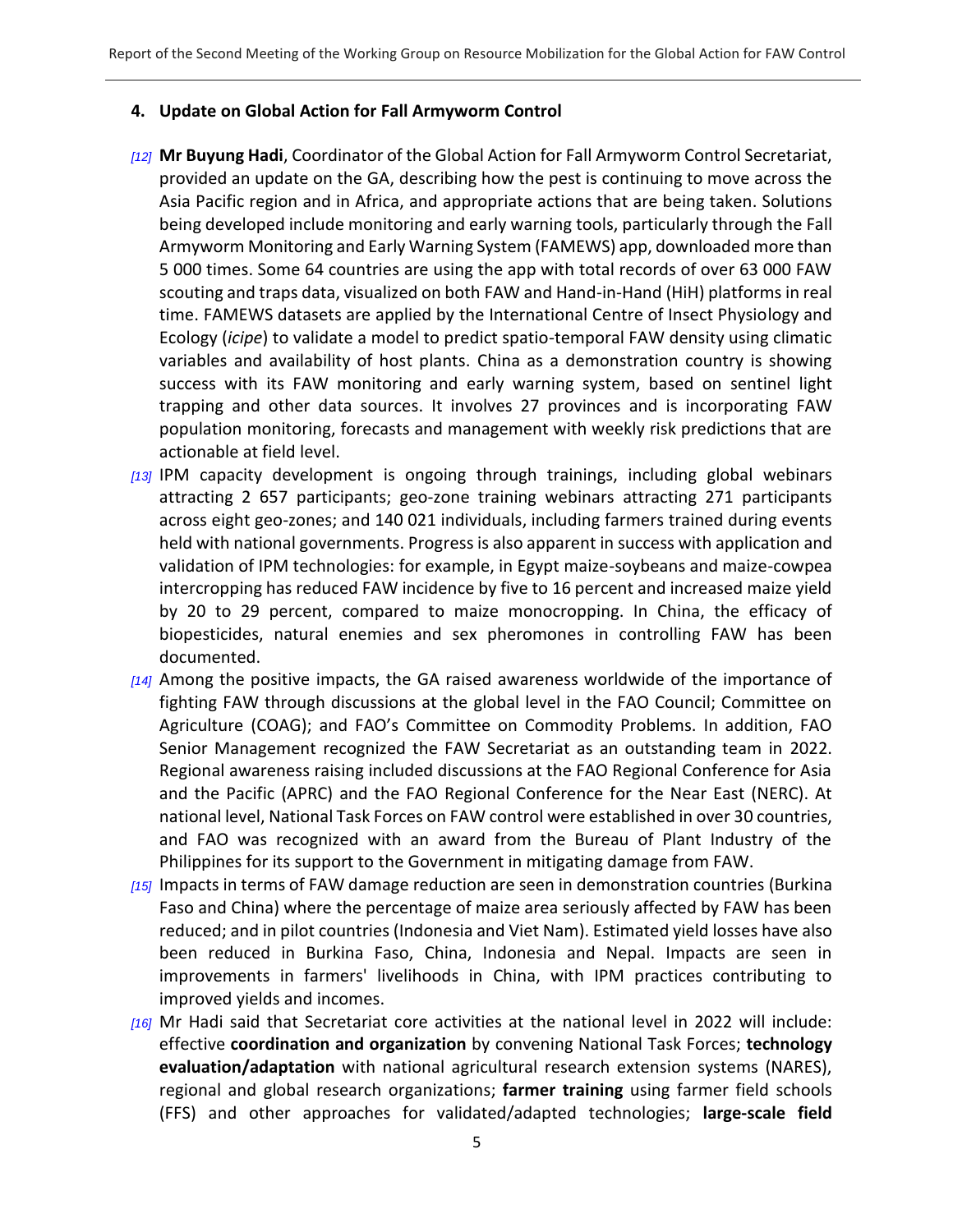**demonstrations** of validated IPM technologies; and **field days/field visits** to expose broader community members to IPM technologies.

- *[17]* Core activities at regional and geo-zone level in 2022 will include: **geo-zone and regional resource mobilization**; **technical training and extension conferences**; **coordination** between the regions and FAW Secretariat; and work with **regional plant protection organizations (RPPOs) to adapt and implement prevention and preparedness guidelines**.
- *[18]* Core activities at the global level in 2022 will include: **globally-standardized protocols and data collection** for technical evaluation; **GA impact assessment**; **global technical webinars**; **resource mobilization and partnerships**; and **communications and outreach**.
- *[19]* Mr Hadi emphasized the importance of ensuring that governments are the driving forces behind GA efforts, and the need to make up for lost time in the work of the GA due to the COVID-19 pandemic and related travel restrictions. He also emphasized the importance of extending and expanding the GA for another year, outlining the rationale, activities and outcomes of extending the GA to 2023. That includes: **filling gaps in FAW IPM dissemination and adoption** due to COVID-19 and **capitalizing on opportunities to extract lessons learned from FAW** to be applied to manage other invasive pests.
- *[20]* Activities in 2023 under an extended GA would include **concentration on capacity building** in regulation, adaptation and use of FAW IPM technologies, **capturing processes that have worked under the GA**; **stock-taking and priority-setting with regard to invasive pests, tools and target regions**. Outcomes would include; increased adoption of locallyadapted IPM techniques and technologies in 2023 with the GA poised to tackle broader invasive plant pest challenges beyond 2023; and organizing a global conference on FAW.
- <span id="page-5-0"></span>**5. Discussion (possibility of extension of the GA to 2023)**
- *[21]* **The possibility to extend the timeline of the GA into 2023 and potentially expand its scope to include other invasive pests and diseases has received wide support.** Mr Xia noted the importance of making up for time lost due to the COVID-19 pandemic in the field. He observed that with such an expanded and extended approach, it would be possible to address more than a single pest and instead confront multiple emerging threats within the umbrella of One Health approach. In that regard, 2022 could be a stocktaking period for reflection on what has been achieved thus far, and what aspects of the GA could be further built on, in a structural and systemic way, to help manage a significant list of emerging threats worldwide.
- *[22]* That point was supported by **Mr Mohamed Manssouri**, Director of the FAO Investment Centre, who emphasized the value of developing systems to respond to the many threats to plant health and food security.
- *[23]* **Mr Michael Michener,** Deputy Assistant Administrator, Bureau for Resilience and Food Security at the United States Agency for International Development (USAID), said that his Agency supported the extension of the GA for year in general, and welcomed its proposed expansion to include other invasive pests in principle, but added that he would also like to read the details of such a proposal. Mr Michener also described the importance of a newly granted Feed the Future Innovation Lab for Current and Emerging Threats to Crops at Pennsylvania State University. He said that the lab would serve as a venue for a broad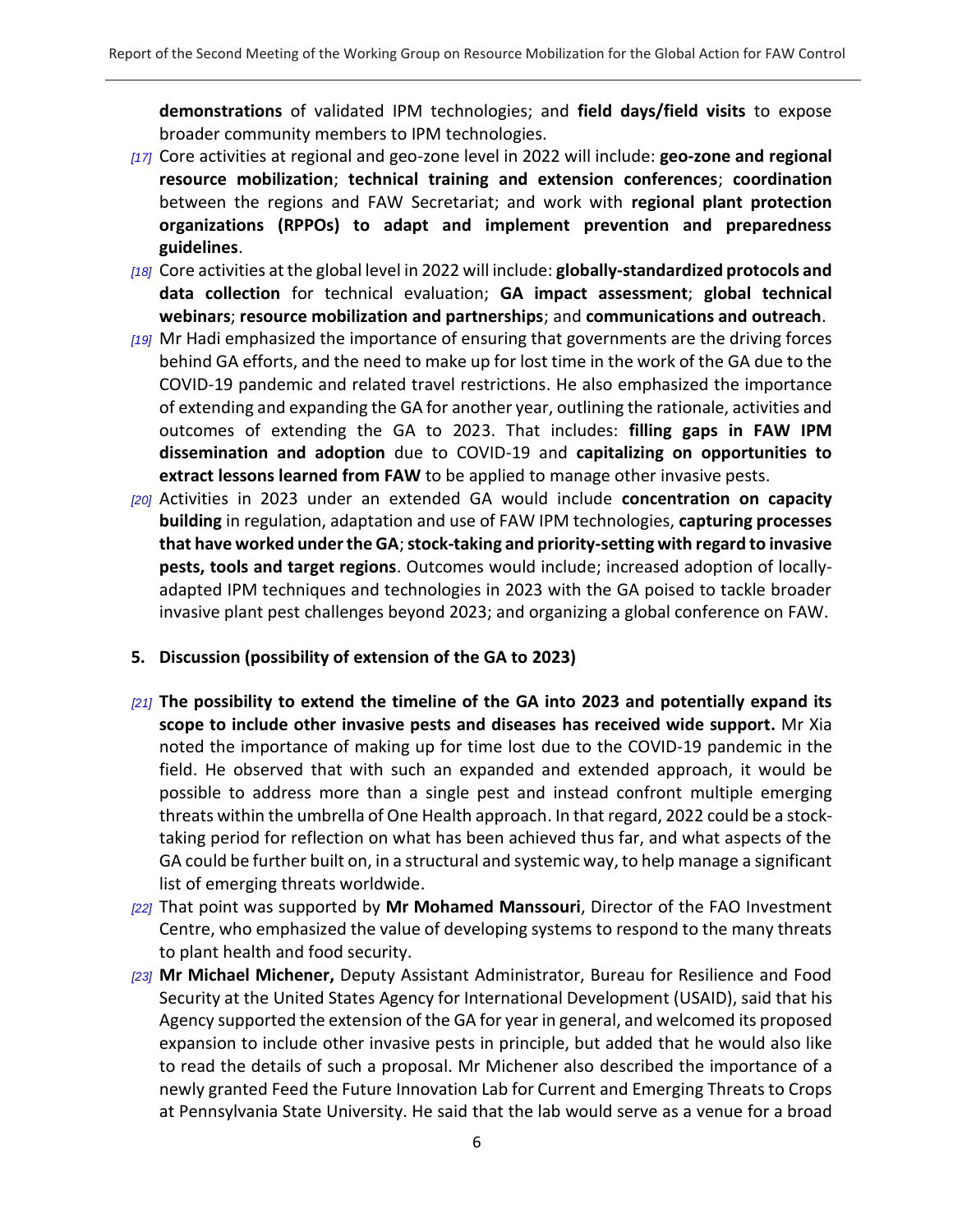coalition of experts from around the world to collaborate on novel approaches to monitor, predict and combat current and emerging threats to crops.

- *[24]* **Ms Melissa Williams,** Senior Rural Development Specialist, Agriculture and Food Practice Group World Bank, agreed that extending the GA for another year and expanding its remit made sense, noting that because so many countries must deal with multiple pests at any one time, it was sensible to develop and apply a multipest approach. She said that the World Bank was considering financing for resilience and longer-term programmes that would have the plant health and plant protection component. She added that **the related topics of biopesticide development and better pesticide management**, which are included in the GA discussions, **are significant concerns for many countries, particularly in the Horn of Africa**.
- *[25]* **Mr Robert Hunter,** Chief Operating Officer of CropLife International, said that his organization would approve a more holistic approach by the GA, which would fit with the approach by CropLife in the past year – that is, promoting more sustainable pesticide management, including a USD 13 million investment in key countries, to help reduce crop losses and reduce pesticide use. CropLife is also considering how to increase the number of technologies, innovations, and enabling systems for smallholder farmers, he said.
- *[26]* **Mr Jones** observed that the research described during the discussions was extremely helpful in donor mobilization by providing hard data and evidence that demonstrate programme efforts, successes and lessons learned.
- *[27]* **Mr Hadi** noted that work is beginning on many of the areas described during discussions, including an early warning system and a mobile app, as well as bio-pesticide registration.
- *[28]* **Mr Bouchaib Boulanouar,** Central Africa and Nigeria Division Manager, Agriculture and Agro-Industry African Development Bank Group, emphasized the importance of ensuring that governments are the driving forces behind resource mobilization and in requesting essential new technologies – comments that drew broad support.
- *[29]* **Mr Rein Paulsen,** Director of the Office of Emergencies and Resilience (OER), noted that funding and resources have been provided for FAW-related emergencies since 2018 through various projects that could be built upon in future, possibly through the One Health approach. He suggested that a donor conference might also be re-considered in the planning for future resource mobilization.

#### <span id="page-6-0"></span>**6. Wrap-up and Way Forward**

- *[30]* **DDG Bechdol** noted that she was very pleased with the broad support from the meeting for the extension and expansion of the Global Action beyond 2022, with a key focus on a comprehensive and cross-cutting One Health initiative. She said she was also pleased to hear the focus on supporting efforts to promote food security and livelihoods; and emphasized the need to move away from reacting to emergency crises and providing support, to instead move towards longer-term resilience building and early warning actions.
- <sup>[31]</sup> She said that the next steps will be to develop the ideas from this meeting into actionable measures and proposals, and to recast the GA mission and mandate of the WGRM, to broaden the scope beyond a single pest.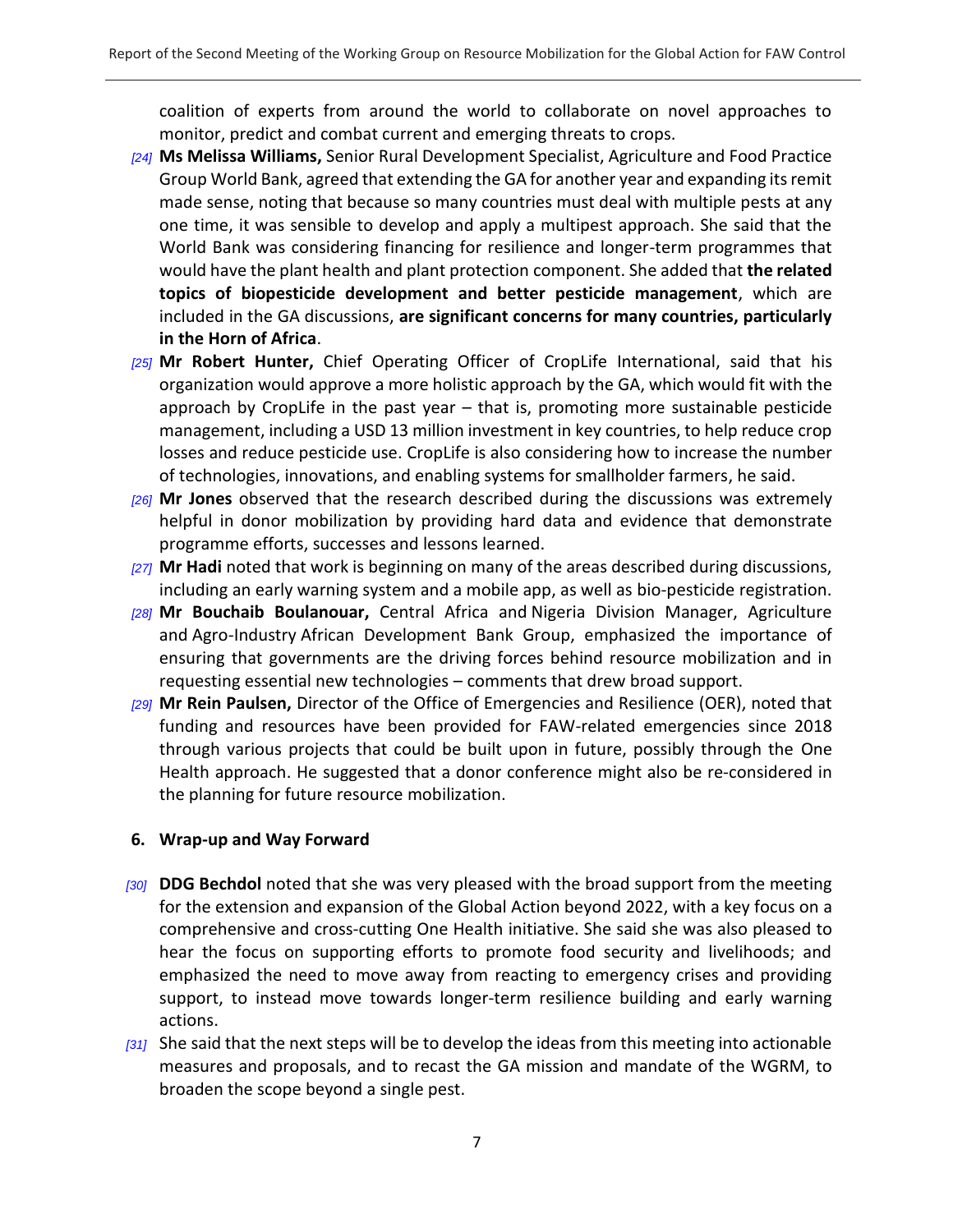## <span id="page-7-0"></span>*Appendix 1: Meeting Agenda*

|                | <b>AGENDA ITEM/</b><br><b>ORGANIZATION</b>                                                                               | <b>DOCUMENTS</b>   | <b>PRESENTER</b>                                                             | <b>PROPOSED</b><br><b>TIME</b><br>(MINUTES) |
|----------------|--------------------------------------------------------------------------------------------------------------------------|--------------------|------------------------------------------------------------------------------|---------------------------------------------|
| $\mathbf{1}$   | <b>Opening of the Meeting</b>                                                                                            |                    | <b>Beth BECHDOL</b><br>Chairperson, WGRM and<br>Deputy-Director General, FAO | 10                                          |
| $\overline{2}$ | <b>Adoption of the Agenda</b>                                                                                            | Agenda             | Jingyuan XIA<br>Executive Secretary, FAW<br>Secretariat and Director, NSP    | 5                                           |
| 3              | <b>Presentation on Resource</b><br><b>Mobilization and report on</b><br><b>Implementation of WGRM</b><br>recommendations | Presentation (PPT) | Alexander JONES<br>Vice-Chairperson, WGRM<br>Director, PSR                   | 15                                          |
| 4              | <b>Update on Global Action</b><br>for Fall Armyworm Control                                                              | PPT                | <b>Buyung HADI</b><br>Team Leader, FAW<br>Secretariat, NSP                   | 15                                          |
| 5              | <b>Discussion (possibility of</b><br>extension of the GA to<br>2023)                                                     |                    | Jingyuan XIA                                                                 | 40                                          |
| 6              | Wrap-up and Way<br><b>Forward</b>                                                                                        |                    | <b>Beth BECHDOL</b>                                                          | 5                                           |

Note: The meeting was moderated by Mr Jingyuan XIA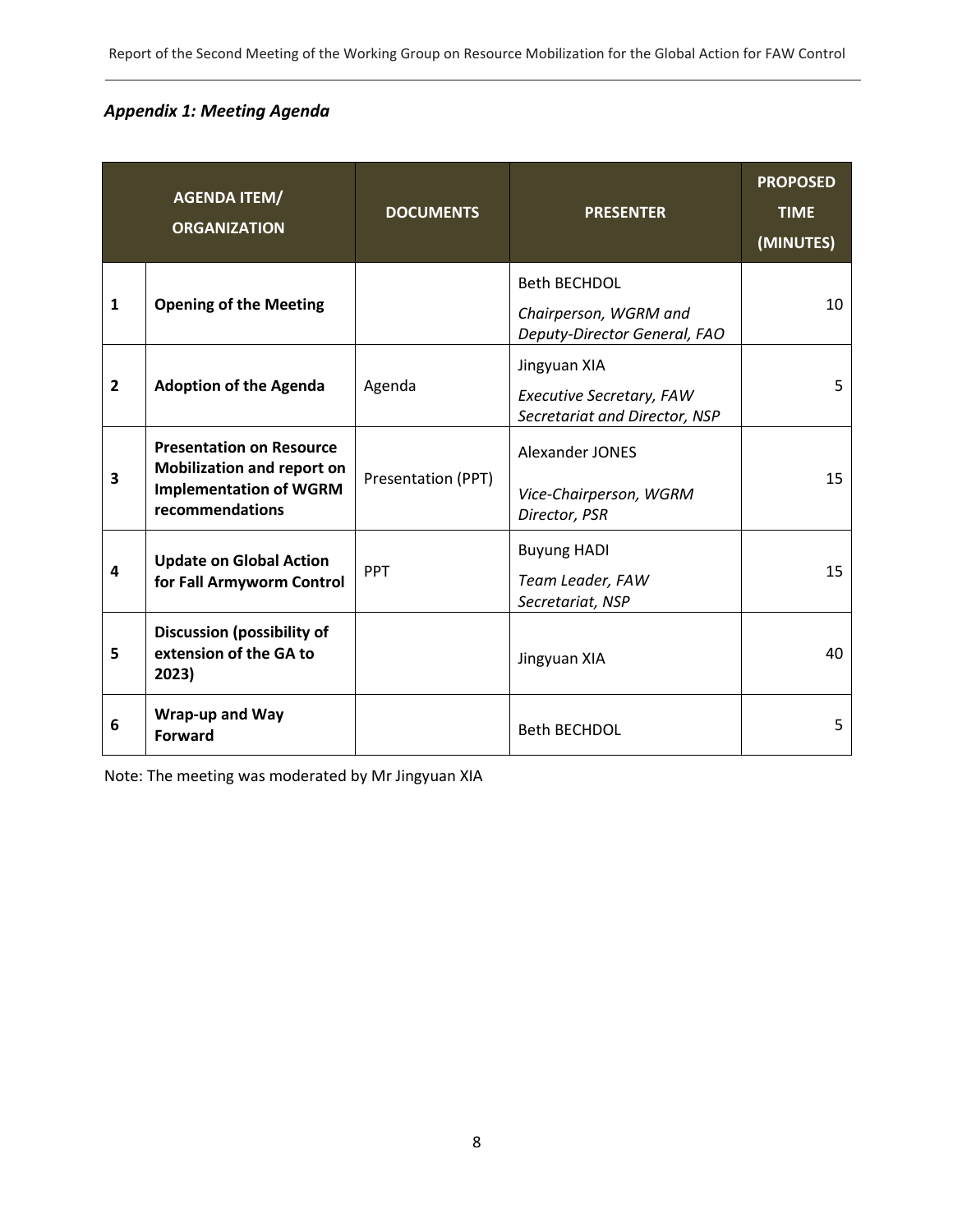## <span id="page-8-0"></span>*Appendix 2: List of participants*

|     | Name, Last name                                                                                         | <b>Organization name, Address</b>                                                                         |
|-----|---------------------------------------------------------------------------------------------------------|-----------------------------------------------------------------------------------------------------------|
|     |                                                                                                         | <b>WGRM Members</b>                                                                                       |
| 1.  | Ms Beth Bechdol<br>Deputy Director-General                                                              | Chairperson, Working Group on Resource Mobilization<br>(WGRM)                                             |
| 2.  | Mr Alexander Jones<br>Director                                                                          | Vice-Chairperson, WGRM<br>FAO Private-Sector Partnerships Division (PSR)                                  |
| 3.  | Mr Michael Michener Deputy Assistant<br>Administrator, Bureau for Resilience<br>and Food Security       | United States Agency for International Development<br>(USAID), Washington, D.C., United States of America |
| 4.  | Ms Melissa Williams<br>Senior Rural Development Specialist,<br>Agriculture and Food Practice Group      | <b>World Bank</b>                                                                                         |
| 5.  | Mr Neil Hausmann<br>Senior Advisor                                                                      | <b>Bill &amp; Melinda Gates Foundation</b>                                                                |
| 6.  | Mr Robert Hunter<br><b>Chief Operation Officer</b>                                                      | CropLife International, Brussels                                                                          |
| 7.  | Mr Bouchaib Boulanouar<br>Central Africa and Nigeria Division<br>Manager, Agriculture and Agro-Industry | African Development Bank Group                                                                            |
| 8.  | Mr Jingyuan Xia<br>Director NSP                                                                         | FAO Plant Production and Protection Division (NSP)                                                        |
| 9.  | Mr Rein Paulsen<br>Director                                                                             | FAO Office of Emergencies and Resilience (OER)                                                            |
| 10. | Mr Mohamed Manssouri<br>Director                                                                        | FAO Investment Center (CFI)                                                                               |
|     |                                                                                                         | <b>Observers</b>                                                                                          |
| 11. | Ms Aruna Gujral<br>Advisor                                                                              | FAO Office of Deputy Director-General                                                                     |
| 12. | Ms Mary Kozhaya<br>Programme Officer                                                                    | FAO Private-Sector Partnerships Division (PSR)                                                            |
| 13. | Mr Nafis Khan<br>Senior Programme Officer                                                               | South-South and Triangular Cooperation Division (PST)                                                     |
| 14. | Mr Kazuki Kitaoka<br>Senior Policy Officer                                                              | FAO Private-Sector Partnerships Division (PSR)                                                            |
| 15. | Ms Ariella Glinni<br>Senior Technical Officer                                                           | Plant Production and Protection Division (NSP)                                                            |
| 16. | Mr Buyung Hadi<br>Agricultural Officer                                                                  | FAO Plant Production and Protection Division (NSP)                                                        |
| 17. | Mr Haekoo Kim<br>Programme Officer                                                                      | Plant Production and Protection Division (NSP)                                                            |
| 18. | Mr Gianni Palmerio<br>Office Assistant                                                                  | Plant Production and Protection Division (NSP)                                                            |